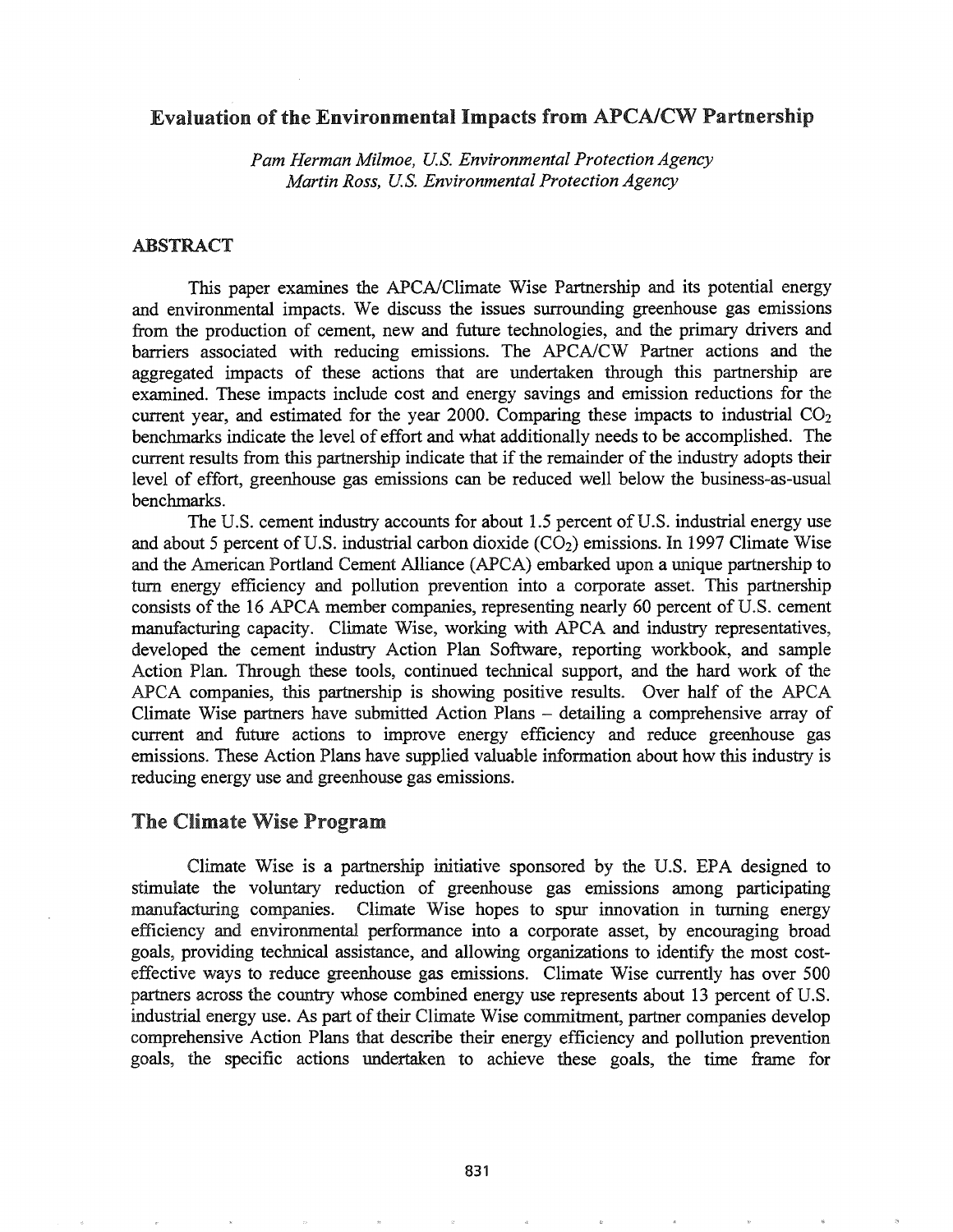implementing commitments, and estimates of the impacts on energy, costs, and emissions from these actions.

# Cement Industry Background Information

The U.S. cement industry (SIC 3241) accounts for about 1.5 percent of U.S. industrial (non-feedstock) energy use and about 5 percent of U.S. industrial carbon dioxide  $(CO<sub>2</sub>)$ emissions. Half of the industry's  $CO<sub>2</sub>$  emissions result from energy use and half result from limestone calcination (the largest non-energy source of anthropogenic  $CO<sub>2</sub>$  emissions). The hydraulic cement industry consists of those firms producing Portland, masonry, prepared hydraulic, natural, lime, and oil well cements. Portland cement comprises 96 percent of the hydraulic cement production, with masonry cement comprising a significant proportion of the remainder.

The production of cement involves four main steps: quarrying and crushing, raw grinding, pyroprocessing, and finish grinding. During pyroprocessing, which accounts for about 82 percent of total cement production energy use, limestone (and other raw materials) are heated to  $2,700^{\circ}$ F in "wet" or "dry" kilns to produce clinker, the primary intermediate product of cement making. When the limestone is heated it undergoes a calcination reaction, resulting in  $CO_2$  emissions.<sup>1</sup> Clinker is ground with about five percent gypsum (and other additives) to produce cement. The primary use of cement is in the production of concrete, where cement, in the presence of water, binds together coarse and fine aggregate materials, such as gravel and sand.

#### The American Portland Cement Alliance /Climate Wise Partnership

In the first Climate Wise industry partnership of its kind, the American Portland Cement Alliance (APCA) has embarked upon an exciting relationship with the Climate Wise Program. Through an innovative partnership with APCA the 16 member companies listed in Table 1 are turning energy efficiency and pollution prevention into a corporate asset with Climate Wise. These member companies represent almost 60 percent of U.S. cement manufacturing capacity. To date Climate Wise has received 17 facility and company Action Plans from nine APCA Climate Wise Partner companies, which were submitted using software that Climate Wise designed specifically for the cement industry. These Action Plans present almost 100 different measures that will reduce  $CO<sub>2</sub>$  emissions by almost 2,700,000 metric tons by the year 2000. This is equivalent to removing almost 600,000 cars from the roads or all the cars in Nevada. These actions are also cost- effective. These companies are expecting to save, on average, over \$2.3 million in costs annually.

 $1 \text{CaCO}_3 + \text{Heat} \rightarrow \text{CaO} + \text{CO}_2$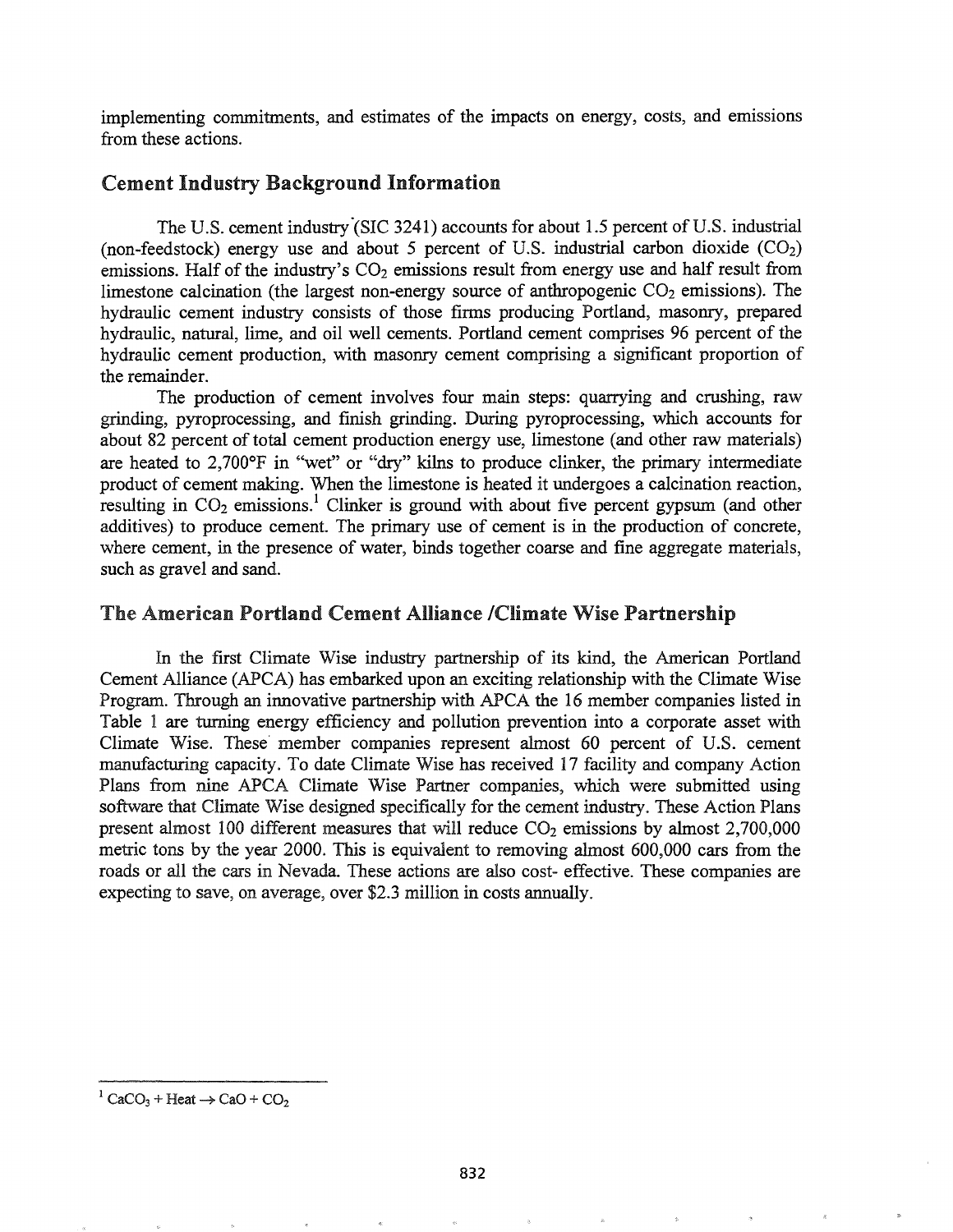| $\sim$                |                                    |           |                                         |  |
|-----------------------|------------------------------------|-----------|-----------------------------------------|--|
| $\bullet$             | Arizona Portland Cement Company    | $\bullet$ | Lafarge Corporation                     |  |
| $\bullet$             | Ash Grove Cement Company           | ●         | Lehigh Portland Cement Company          |  |
| $\bullet$             | Calaveras Cement Company           |           | • National Cement Company of California |  |
| $\bullet$             | California Portland Cement Company | ۰         | Phoenix Cement                          |  |
| ۰                     | Capitol Aggregates Ltd.            | ۰         | RC Cement Co. Inc.                      |  |
| $\qquad \qquad \circ$ | <b>Dragon Products Company</b>     | ۰         | RMC Lonestar                            |  |
| ۰                     | ESSROC Corp.                       | ◈         | Southdown, Inc.                         |  |
|                       | Holnam Inc.                        | ۰         | TXI Corporation                         |  |

# Table 1 APCA/Climate Wise Cement Industry Partners

# Climate Wise Customized Technical Assistance

Because the cement industry has joined as a group, Climate Wise has customized technical support to meet its needs. As a key part of this effort, Climate Wise has developed the Cement Industry Action Plan Software and Reporting Workbook. The Action Plan Software helps cement companies prepare their Action Plans and report on the results of their efforts. The software incorporates cement industry-specific issues such as  $CO<sub>2</sub>$  emissions resulting from calcination, a principal part of the cement manufacturing process. Climate Wise has continued to support and improve this software through workshops for APCA members and technical support through the Climate Wise *Wise Line* (a toll-free number supplying Climate Wise Partners with technical support and clearinghouse resources).

# Climate Wise Sample Cement Industry Action Plan

Climate Wise, working with APCA and industry representatives, developed a sample cement industry Action Plan that gives examples of energy efficiency opportunities. Through these actions, Climate Wise determined that a mid-to-Iarge size cement company could reduce its annual  $CO<sub>2</sub>$  emissions by more than 80,600 metric tons in the year 2000 with gross annual fuel cost savings of about \$1 million. The measures from the sample Action Plan include:

- Optimizing heat transfer in the clinker (24,200 Savings in metric tons of  $CO<sub>2</sub>$ )
- Intergrinding clinker with 2.5% limestone (22,733 Savings in metric tons of  $CO<sub>2</sub>$ )
- @ Installing expert systems for kiln secondary control (11,367 Savings in metric tons of  $CO<sub>2</sub>$ )
- Optimizing raw mix components (9,167 Savings in metric tons of  $CO<sub>2</sub>$ )
- @ Compressed air leak repair, and motor efficiency measures (2,420 Savings in metric tons of  $CO<sub>2</sub>$ )

# Key Economic Drivers Shaping the Industry

@ *Energy and capital costs.* On average, energy accounts for 30 to 40 percent of cement manufacturing costs. Purchased fuel and power costs were about 16 percent of the value of shipments in 1995, and energy-related capital expenditures were about 5.3 percent of the value of 1995 shipments. Cement companies typically look for a return on discretionary capital of about one to three years.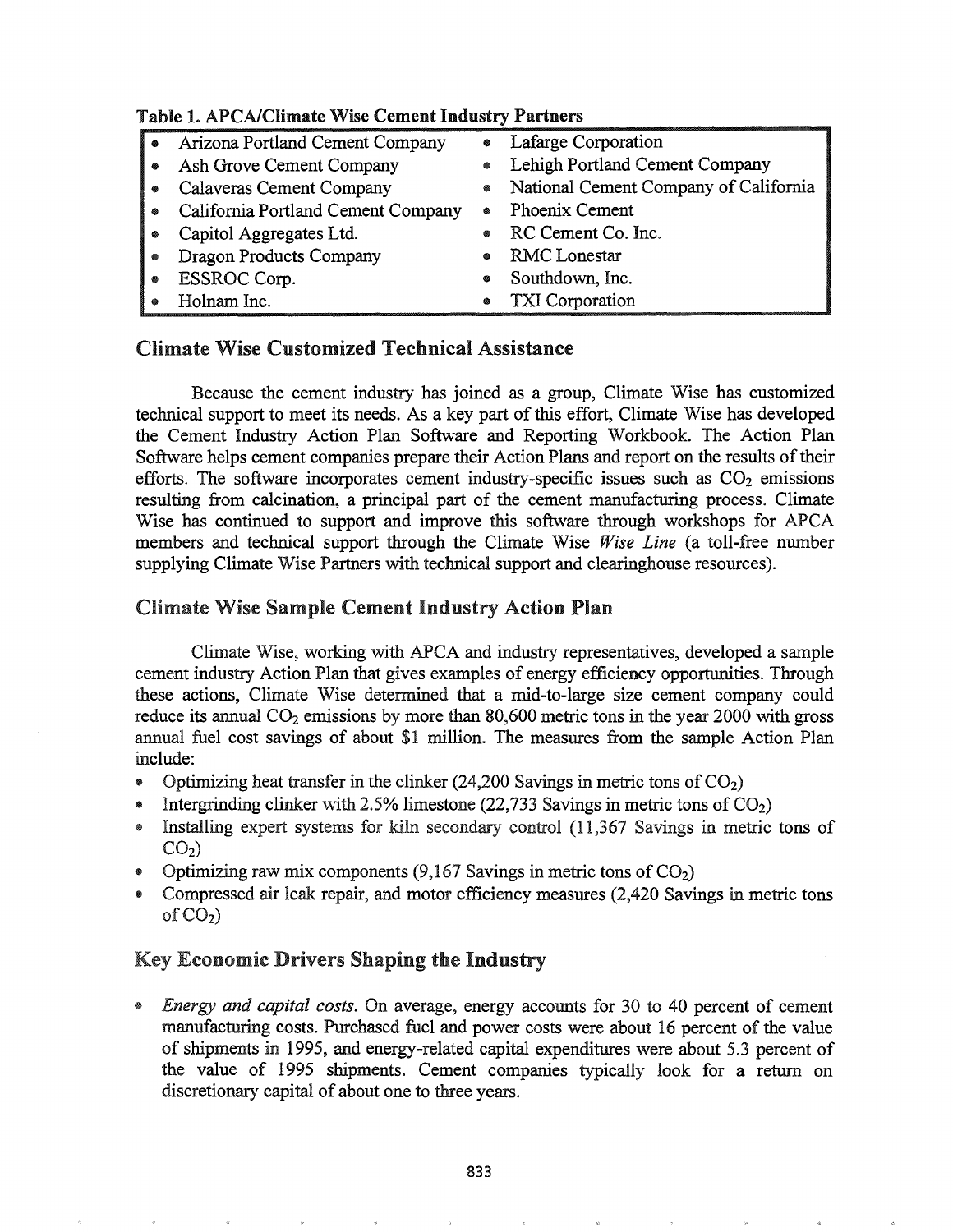- *International competition.* Imports accounted for about 14 percent of U.S. cement consumption in 1996. Any energy conservation efforts that increase U.S. production costs could shift cement sales toward cheaper imports, which could increase global  $CO<sub>2</sub>$ emissions if the foreign cement kilns are less efficient than average U.S. kilns.
- e *Environmental Concerns.* CKD, HAPs, SOx, NOx, C02. Raw material mining: dust, stream sediment loads, chemical changes to local water supplies.
- *• Material substitution.* What potential exists for engineered wood products or other materials to displace concrete in building construction? Would this reduce GHGs?

# A Summary of Technologies and Measures That Can Reduce GHG Emissions

*Near term and/or cost effective practices:* Examples of cost-effective measures for cement plants include heat transfer optimization in the clinker cooler, optimization of raw mix components, increased use of blended cements produced from industrial wastes (such as fly ash and blast furnace slag), housekeeping improvements, heat recovery — waste heat drying using preheater exit gas, kiln shell heat loss reduction, roller mills, wet process slurry dewatering with filter presses, improved grinding media, high-efficiency particle size classifiers, mechanical conveying systems, and specifying low alkali cement only when necessary. The potential application of cogeneration, by using waste heat from the cooler or by using gas turbines as tertiary air supply or to dry blast furnace slags, is also an option in some plants. Whether or not a given measure makes sense for any specific facility will depend upon individual site-specific characteristics such as kiln configuration, energy prices, availability of capital, and payback requirements.

A number of cement plants are implementing new clinker cooler technology that can reduce kiln energy use by up to six percent, and facility  $CO<sub>2</sub>$  emissions by up to 2.5 percent, with a payback on the order of two years at some plants. Optimizing raw mix components to achieve a better burn could save up to five percent of kiln energy use and up to two percent of facility  $CO<sub>2</sub>$  emissions, where technically feasible.

Industrial wastes such as coal fly ash, blast furnace slag and silica fume have cementitious properties and can be interground with cement or added at the concrete mixing stage. For each percent of cement displaced by these materials,  $CO<sub>2</sub>$  emissions are reduced proportionally. (It takes approximately 1.2 tonnes of coal fly ash to displace a tonne of Portland cement in concrete.) The consistency and quality of blended cements will determine their market demand and price. At present, blended cements account for about one percent of domestic cement shipments. Limitations on further penetration of fly ash into the concrete market such as ash quality availability, construction standards, transportation costs, and user preferences warrant further examination. Specifying low alkali cement only when necessary could reduce  $CKD$  and  $CO<sub>2</sub>$  emissions.

The quality of blended cements is comparable to Portland cement; the main differences are lower early strength but higher final strength, and improved resistance to sulphates and seawater. Portland Cement Association has estimated a potential market of 30 Mtonnes blended cement production capacity in 2001 - about a third of existing 1994 capacity – which could result in significant  $CO<sub>2</sub>$  emissions (greater than 20-30 percent) if implemented (PCA 1997). The market barriers to the adoption of this measure will need to be addressed in greater detail.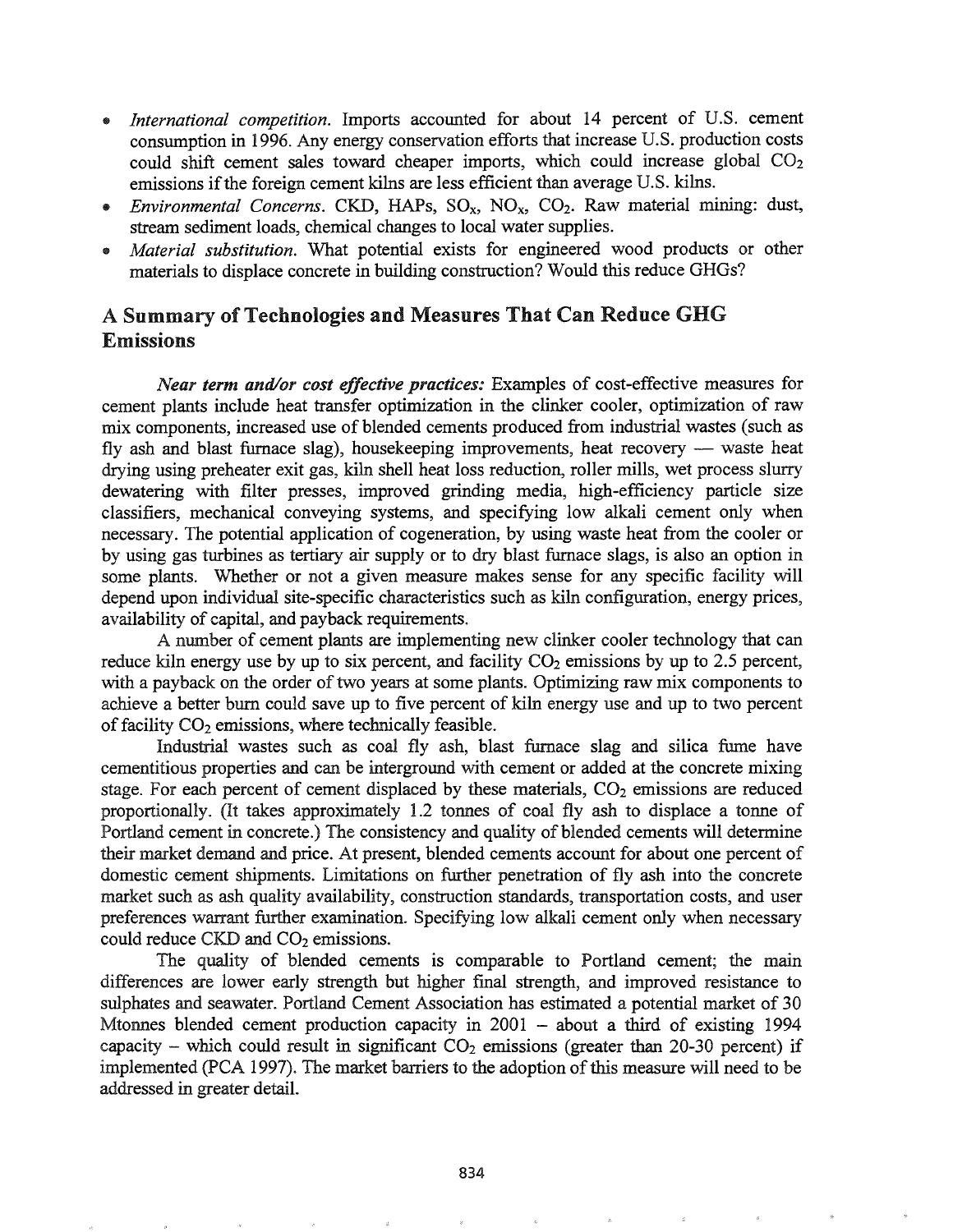*Advanced efficiency practices:* Examples of advanced opportunities for reducing cement industry GHG emissions include wet to dry process conversion, fuel switching, advanced kiln systems such as fluidized bed or trough kilns, expert systems for kiln secondary control, other monitoring and dynamic process controls, low pressure drop cyclones, high pressure finish grinding, unconventional clinkers, and new cementitious materials (such as geopolymers).

If all existing wet kilns and long dry kilns were replaced with high efficiency, preheater, precalciner dry kilns, and all new kilns were also precalciner dry kilns, total carbon savings in 2010 would be about 20 percent above the AE098 business-as-usual scenario. (reference?)

• Coal and coke account for about 70 percent of cement industry energy use, natural gas 11 percent, electricity 10 percent and waste fuels eight percent (PCA 1996). Switching from coal to natural gas could significantly reduce fuel-related  $CO<sub>2</sub>$  emissions, but at current fuel prices is cost-prohibitive for the industry. Switching to natural gas may also face some technical limitations and could potentially increase  $NO<sub>x</sub>$  emissions.

Expert systems for kiln secondary control could reduce kiln energy use by up to three percent, and facility  $CO<sub>2</sub>$  emissions by up to one percent, with a payback time of less than two years, this does not include maintenance costs which can be significant.

New cyclone designs that allow for lower system pressure may be able to reduce electricity use by up to 4 percent (and  $CO<sub>2</sub>$  emissions by less than one half percent), but are usually only cost-effective with a production increase.

## Climate Wise Action Plans Submitted by Cement Companies

The actions reported by the Climate Wise partners are shown in Table 2. This represents almost 60 percent of the Climate Wise cement companies. The information includes energy use and savings,  $CO<sub>2</sub>$  emissions savings, and cost savings for 1997 and 2000. Reported electricity and fuel use increase slightly over those three years. Electricity savings as the result of Climate Wise projects amount to approximately 10 percent of annual electricity use, while fuel savings are roughly 20 percent of the total fuel consumption. These fuel efficiency improvements lead to  $CO<sub>2</sub>$  savings of between 1.5 million tonnes and 2 million tonnes per year. Another  $0.5$  million tonnes of  $CO<sub>2</sub>$  are avoided by blending pozzolans with the clinker in production.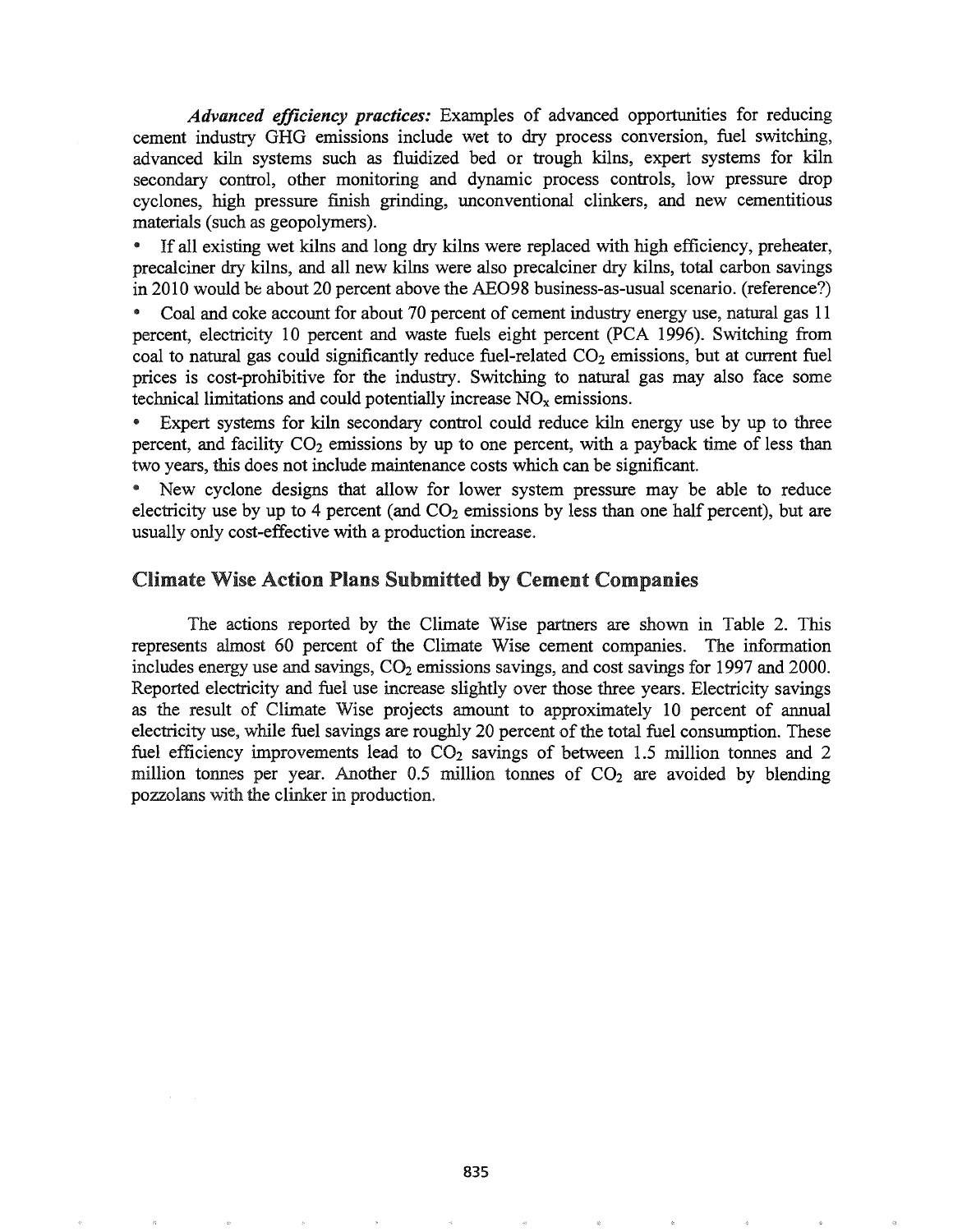|                                               | 1997         | 2000         |
|-----------------------------------------------|--------------|--------------|
| <b>Annual Energy Use</b>                      |              |              |
| Electricity (MWh)                             | 3.593,904    | 3,670,020    |
| Fuel (MMBtu)                                  | 102,307,330  | 102,381,722  |
| <b>Annual Energy Savings</b>                  |              |              |
| Total Electricity Savings (MWh)               | 353,232      | 434,279      |
| Total Fuel Savings (MMBtu)                    | 16,619,348   | 24,074,816   |
| <b>Annual CO<sub>2</sub></b> Savings (tonnes) |              |              |
| From Electricity Savings                      | 203,438      | 256,197      |
| From Fuel Savings                             | 1,348,302    | 1,863,724    |
| From Calcination                              | 491,618      | 576,131      |
| Total                                         | 2,043,358    | 2,696,052    |
| <b>Annual Cost Savings</b>                    |              |              |
| Gross                                         | \$803,309    | \$4,095,987  |
| Net                                           | \$18,414,435 | \$19,305,209 |

Table 2. Aggregated Values for the Cement Companies' Climate Wise Action Plans

Company Action Plans have incorporated the energy-efficiency measures included in the sample Action Plan as well as: modernizing kilns and mills; changing from wet kilns to pre-heater pre-calciner systems; burning tires in place of coal; and installing variable frequency drives (VFDs). In all, 98 measures from these Action Plans have been or will be implemented by the year 2000. The APCA/CW Partners are very conscious of their process energy use. Over 90 percent of their actions will reduce emissions and energy use from major parts of their processes. Figure 1 is an analysis of actions by the type of process they improve. For example, 32% of the process related actions are modifications to the kiln. Figure 2 is an analysis of non-process specific actions. Examples are motor improvements that are not specific to a part of the process or compressed air system improvements that may affect multiple steps in the process.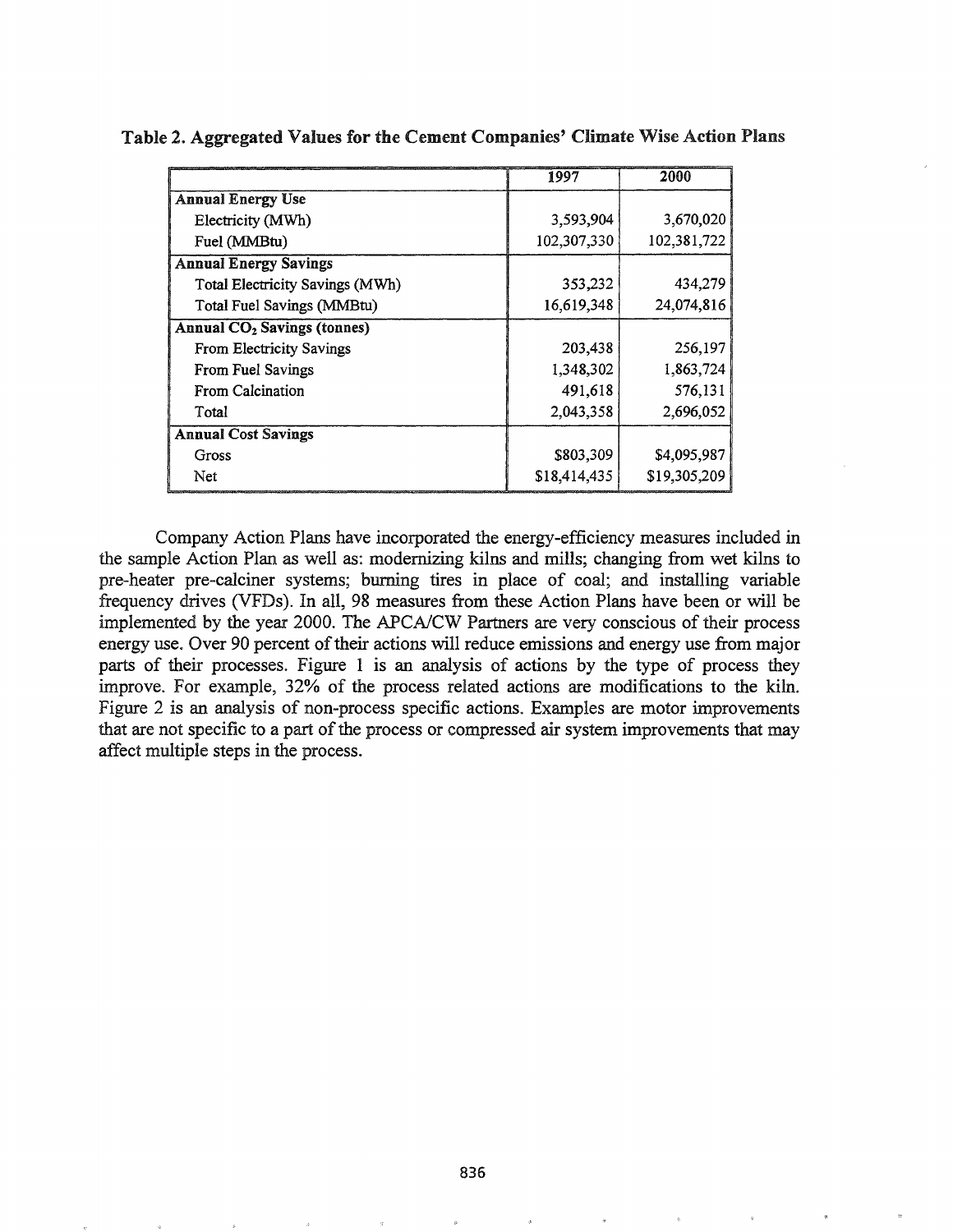

Figure 1. Cement Company, Production-Specific Actions



Figure 2. Cement Company, Non-Production-Specific Actions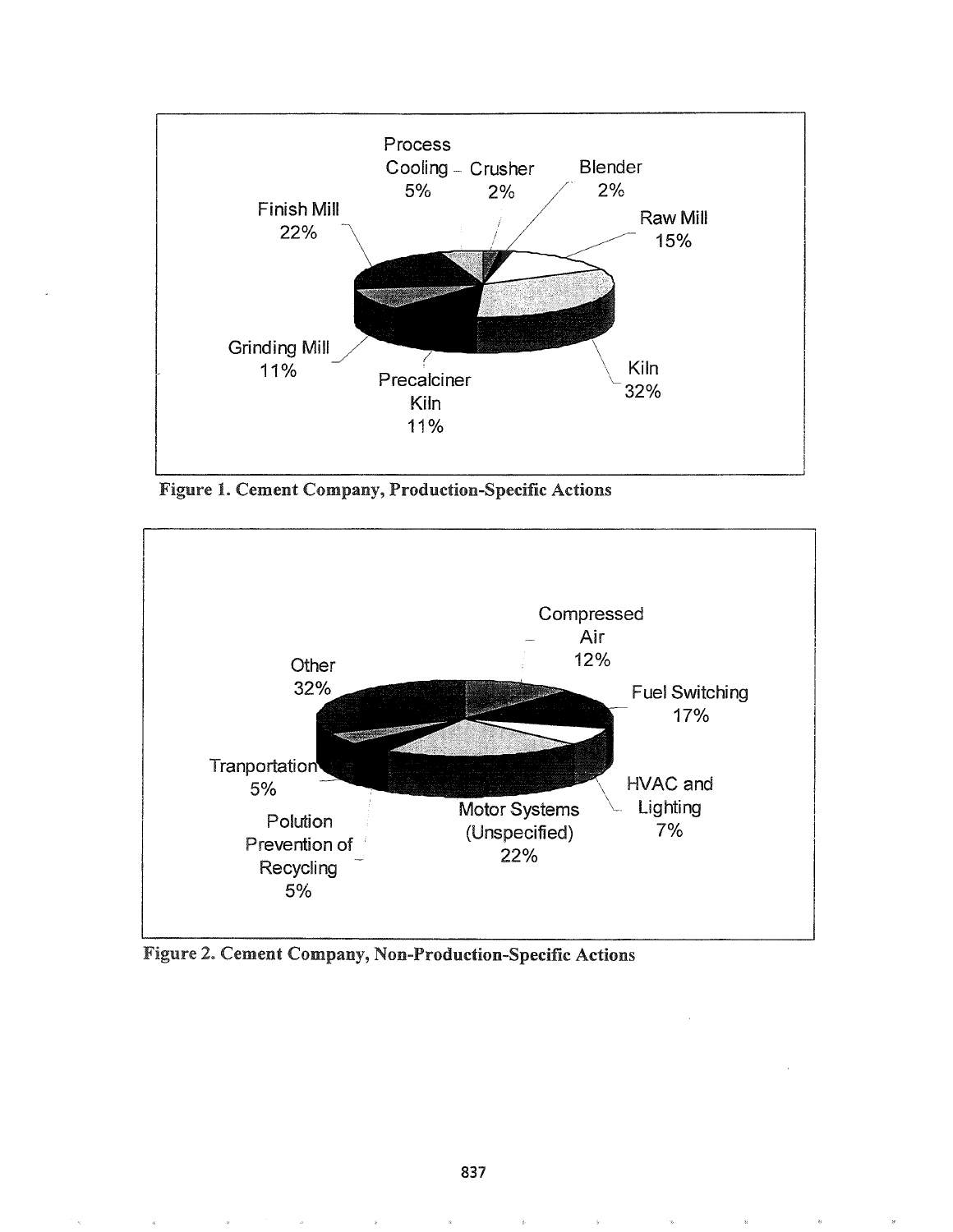## Analysis of APCA/CW Impacts

#### Estimation of  $CO<sub>2</sub>$  Emission Reductions Baseline from AEO Data.

Establishing a baseline level of  $CO<sub>2</sub>$  emissions is critical in evaluating the effects of the Climate Wise program. According to the Energy Information Agency (EIA), energy efficiency has been improving at a rate of around one-half of one percent per year over the last twenty five years in the cement industry. This implies that there are a large number of efficiency improvements that are projected to take place in the absence of any additional programs or technical assistance measures. In order to determine the effects of the Climate Wise program, it is necessary to isolate the actions that were expected to occur in the absence of the program from the actions taken in response to the Climate Wise program. EIA's "Annual Energy Outlook" (AEO) report, describes the "baseline" of the expected  $CO<sub>2</sub>$ emission reductions in the cement industry in the absence of the Climate Wise program. They are used as a starting point against which to analyze the effects of Climate Wise.

The method for establishing a baseline level of  $CO<sub>2</sub>$  emission reductions begins by converting the historical and forecast energy consumption data in the AEO into an amount of  $CO<sub>2</sub>$  emissions associated with that energy consumption. This is done by using the carbon content coefficients for the different fuel types (DOE 1998) to convert fuel consumption into  $CO<sub>2</sub>$  emissions.<sup>2</sup> The expected reductions in  $CO<sub>2</sub>$  emissions, shown in Figure 1, are then the difference between the total  $CO<sub>2</sub>$  emissions in 1996 and  $CO<sub>2</sub>$  emissions in a future year. The ABO forecast shows a significant drop between 1997 and 1999 in the amount of energy derived from coal by the cement industry (equal to six percent of total coal consumption). This results in a large initial reduction in  $CO<sub>2</sub>$  emissions that remains essentially unchanged afterwards.

### CO<sup>2</sup> Emission Reduction Results

In Figure 3, it is assumed that the Climate Wise Partners maintain the energy efficiency improvements shown in Table 2 for the years following the reported data in 2000.<sup>3</sup> This feature involves three assumptions: first, the projects undertaken by the firms do not decrease in efficiency over time; that there are no continued improvements over time; and finally, that the efficiency improvements have reached their full potential by the year 2000. Taken in conjunction, these assumptions are likely to underestimate the  $CO<sub>2</sub>$  savings associated with the Climate Wise program.

Figure 3 shows the  $CO<sub>2</sub>$  emission reductions from the Climate Wise Partners as compared with the AEO baseline. The first few years show a dramatic change in the AEO figures, resulting in them quickly catching up with the Climate Wise Partners' reductions\* However, the emission reductions achieved by the Climate Wise Partners are greater initially than those forecast by the AEO and remain above the industry reductions expected by the AEO until 2010. This indicates that the Climate Wise actions have a greater impact on lowering  $CO<sub>2</sub>$  emissions than would be expected in the normal course of business in the cement industry. In addition, if the remaining 60 percent of the industry were to adopt

 $<sup>2</sup>$  Note that changes in the level of production in this method only enter into the baseline to the extent that they</sup> are reflected in changes in the level of energy consumption.

 $3$  The trend between 1997 and 2000 is interpolated.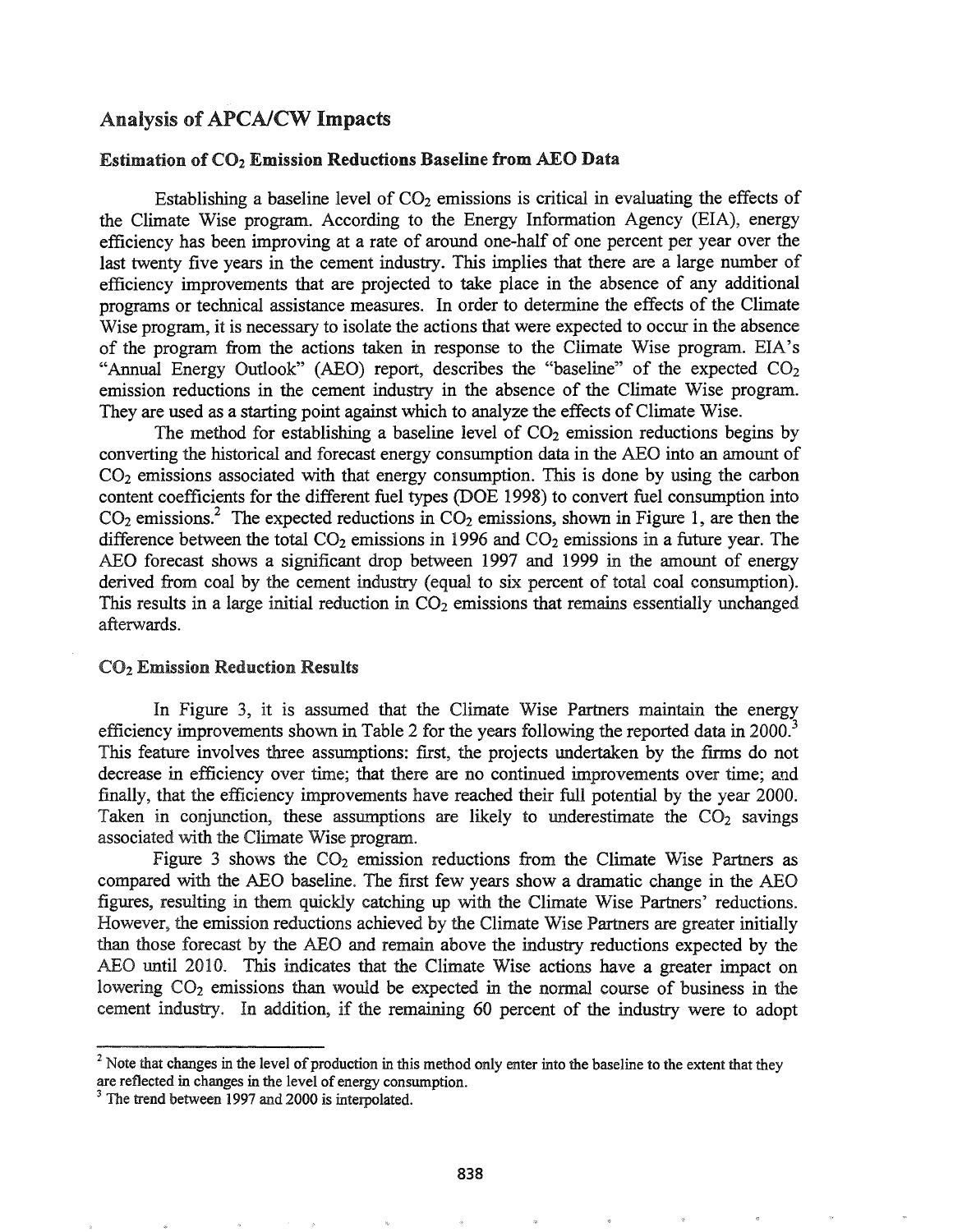techniques similar to those pursued by the Climate Wise members ("Industry Adoption of Climate Wise"), the industry's  $CO<sub>2</sub>$  savings would be significantly higher than the AEO expectations. Note that the AEO emission reductions trend remains essentially unchanged after 1999. Consequently, any improvement in energy efficiency by the Climate Wise Partners will quickly outpace the improvements predicted by the AEO data.



Figure 3. APCA/CW Annual  $CO<sub>2</sub>$  Reductions, Industrial Potential and AEO Baseline

#### Conclusions

The APCA cement companies have demonstrated that working together with the help of Climate Wise, positive environmental impacts can be accomplished while reducing costs. The APCA/Climate Wise Partners have achieved reductions of greenhouse gas emissions greater than what is estimated by established benchmarks. Their example is one that will help guide the rest of the cement industry and all other manufactures. Through measures similar to those on the Action Plans, such as the implementation of new clinker cooler technology, increased use of blended cements produced from industrial wastes, housekeeping improvements, and use of waste heat the industry will further reduce their greenhouse gas emissions.